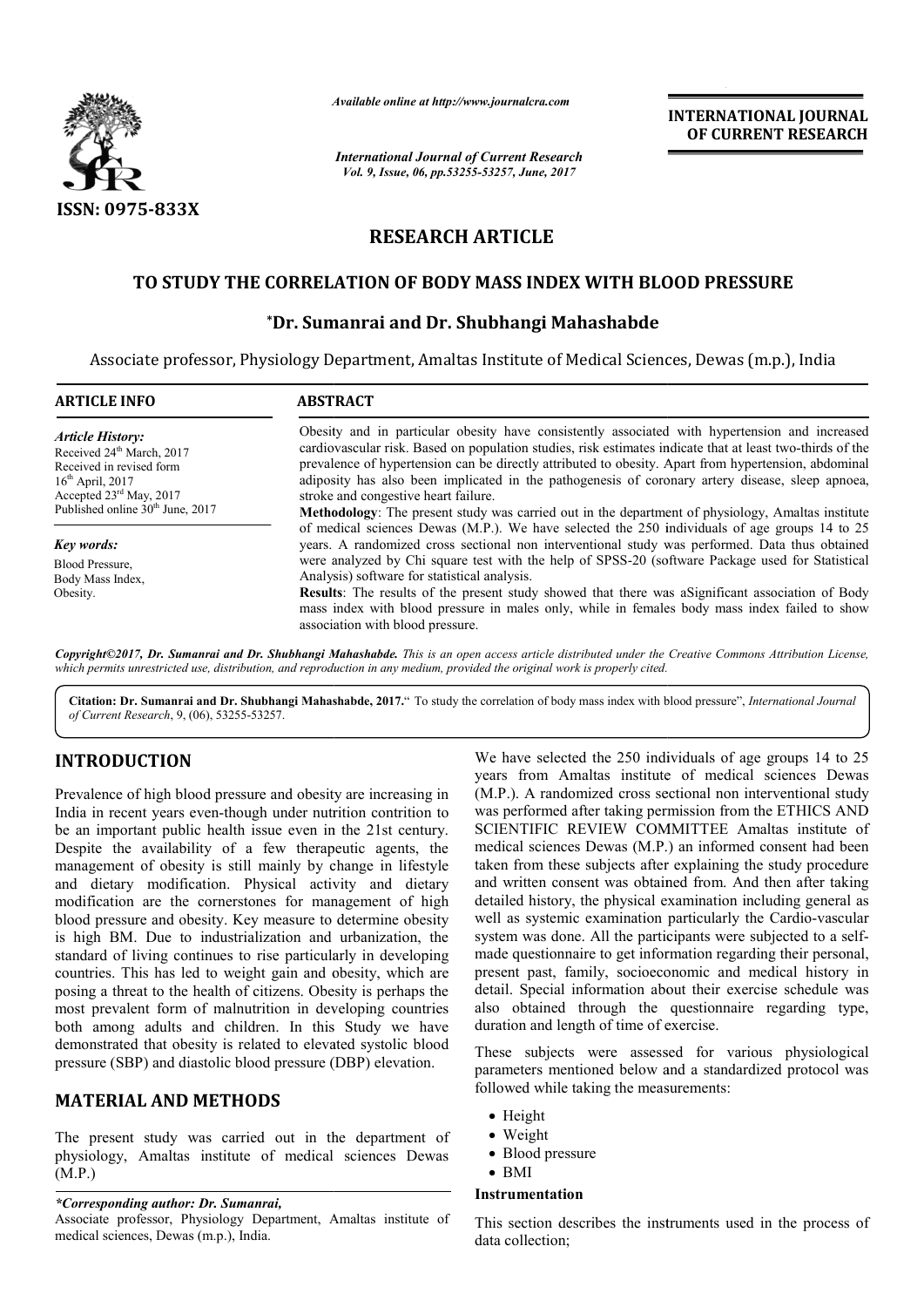**Instruments:-** Body fat monitor: HNF-306, Body Fat Analyzer accurately measures body fat percentage and body mass index (BMI) using proven bioelectrical impedance method.

**Blood Pressure Apparatus:** Mercurial sphygmomanometer calibrated in mm Hg.

**Weighing Scale:** Bathroom weighing scale (Hanson: Model H89DK) for the measurement of subjects in kilograms. The device had a reliability coefficient r=0.80.

**Standiometer:** The instrument was used for the measurement of height in meters (m) to the nearest 0.1cm. The device had a reliability coefficient r-0.90.

**BMI classification:** Body Mass Index (BMI) is a simple index of WEIGHT for height that is commonly used to classify underweight, overweight and obesity in adults. It is defined as the weight in kilograms divided by the square of the height in meters (kg/m2).

BMI for Asian population

Normal range-18.50-24.99 Pre-obese-25.00-29.99 Obese->30.00 Obese class I- 30.00 – 34.99 Obese class II- 35.00 – 39.99 Obese class III- >40.00

One limitation of BMI is that it does not take lean body mass, muscle mass or bone density into account when measuring obesity. Body mass index was calculated as weight in kilograms divided by squared height in meters.

BMI – Weight in kg/height in Meters2 Normal weight: BMI between 18.5 to 23.0 kg.m2 Overweight: BMI more than 23.0 kg/m2.

### **OBSERVATION**

The present study was carried out in the Department of Physiology Amaltas institute of medical sciences Dewas. Total 250 medical students were selected to do the study. And finally all 250 participants completed the study and data thus collected were tabulated and analyzed statistically. Chi squared equals 13.097 with 1 degree of freedom.The two-tailed p value equals 0.0003 The association between rows (groups) and columns (outcomes) is considered to be extremely statistically significant. The above table shows that out of 175 male medical students, 110 students having blood pressure  $\leq 120$ mmHg and body mass index (BMI)  $\leq$  24.99 is in normal range. The 23 students having blood pressure  $\leq 120$  mmHg but their body mass index is >25. The 22 male students having blood pressure >120 mmHg but their body mass index ≤ 24.99 is in normal range. Total 20 male students shown both blood pressure and body mass index on higher side.

The association between rows (groups) and columns (outcomes) is considered to be extremely statistically significant. The above table shows that out of 75 female medical students, 45 students having blood pressure  $\leq 120$ mmHg and body mass index  $\leq$  24.99 is in normal range. The 13 students having blood pressure  $\leq 120$  mmHg but their body mass index is >25. The 9 female students having blood pressure >120 mmHg but their body mass index  $\leq$  24.99 is in normal range. Total 8 female students shown both blood pressure and body mass index on higher side.

#### **RESULTS**

The purpose of this study was to investigate the relationship between waist circumference, waist hip ratio and systolic Blood Pressure of 250medical students of 18 to 25 years of age group of AMALTAS INSTITUTE OF MEDICAL SCIENCES,DEWAS. Result of the study shows that: Significant association of Body mass index with blood pressure in males only, while in females body mass index failed to show association with blood pressure.

| Table 1. Correlation between body mass index (BMI) and systolic blood pressure (for males) |  |  |
|--------------------------------------------------------------------------------------------|--|--|
|                                                                                            |  |  |

| BodyMass index (BMI)  | Systolic blood pressure, $\leq 120$ mmHg | Systolic blood pressure, >120 mmHg | Chi square test | P value |
|-----------------------|------------------------------------------|------------------------------------|-----------------|---------|
| Normal $(\leq 24.99)$ |                                          |                                    | 13.097          | 0.0003  |
| High $(>25)$          |                                          |                                    |                 |         |
| Total (175)           |                                          |                                    |                 |         |

|  | Table 2. Correlation between body mass index (BMI) and systolic blood pressure (for females) |
|--|----------------------------------------------------------------------------------------------|
|--|----------------------------------------------------------------------------------------------|

| Body Mass index (BMI) | Systolic blood pressure, $\leq 120$ mmHg | Systolic blood pressure, $>120$ mmHg | Chi square test | P value |
|-----------------------|------------------------------------------|--------------------------------------|-----------------|---------|
| Normal $(\leq 24.99)$ |                                          |                                      |                 |         |
| High $(25)$           |                                          |                                      | $-935$          | 0.1643  |
| Total $(75)$          |                                          |                                      |                 |         |

Chi squared equals 1.935 with 1 degree of freedom.

#### **Statistical Analysis**

Data thus obtained were analyzed by Chi square test with the help of SPSS-20 (software Package used for Statistical Analysis) software for statistical analysis.

#### **Significant figures**

Decision to retain or reject the null hypothesis was made at P≤0.05 alfalevel of significance. Significant when p value  $P \le 0.05$ Strongly significant when p value  $P \le 0.05$ 

#### **DISCUSSION**

On doing the study of correlation between Body Mass Index (BMI) and systolic blood pressure the TABLE-1 shows that chi squared equals 13.097 with one degree of freedom and the two tailed P value is 0.0003 which is <0.05, it means that there is extremely statistically significant correlation between body mass index and systolic blood pressure of young male students. Out of 175 male students, 20 having BMI >25 and their systolic blood pressure is >120 mmHg so these are having risk of developing cardiovascular problems.